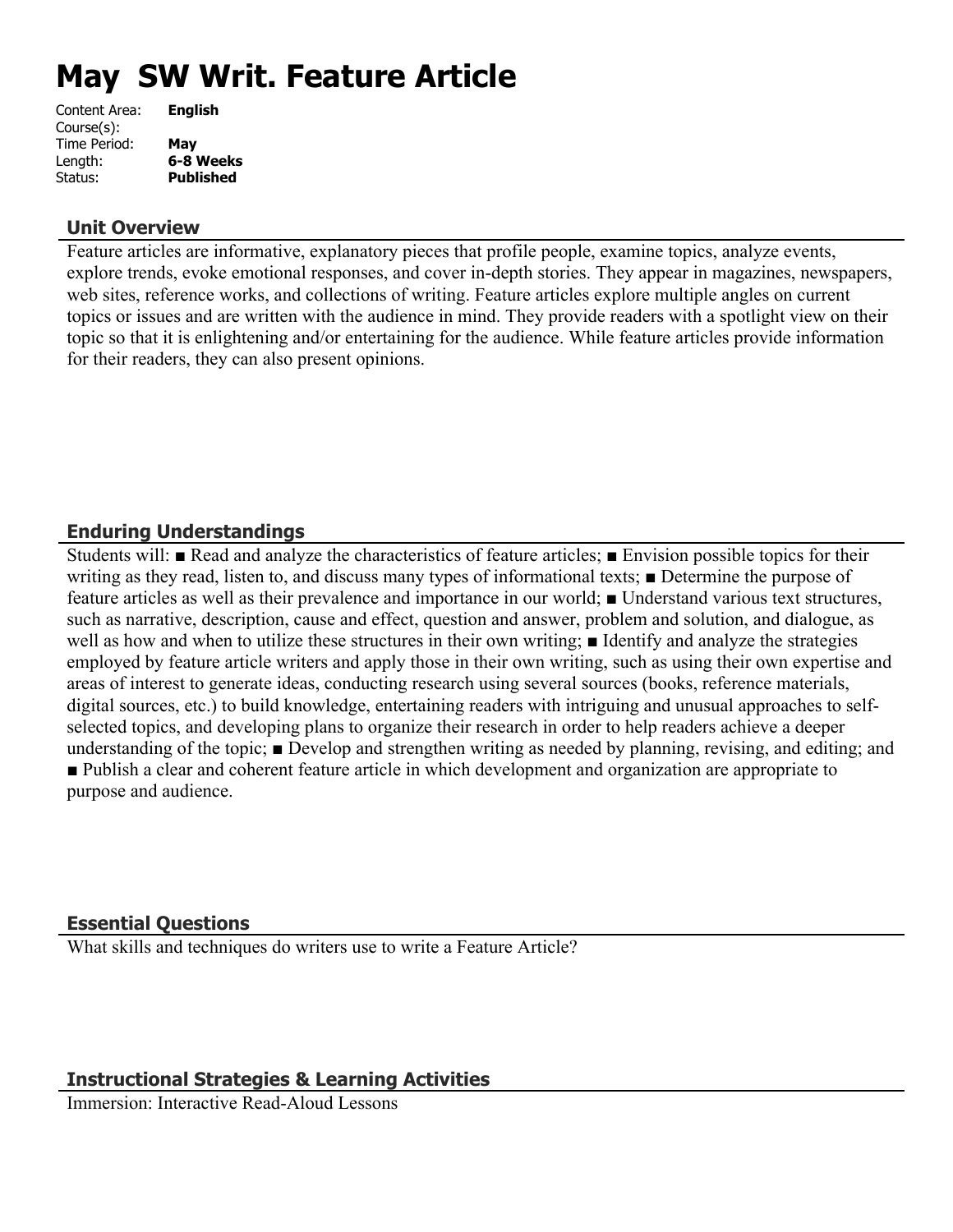Day 1: What Is a Feature Article? uses all of the mentor texts from the unit, particularly Rescues! by Sandra Markle. Rationale: Feature article writing is an informative text type that examines topics and conveys information in an interesting, coherent, and engaging manner. Students will begin to explore and investigate the organization, purpose, and craft of feature article writing. Common Core State Standards: W.6.2, W.6.4, W.6.5, W.6.7, W.6.8, W.6.9, W.6.10, SL.6.1, SL.6.2, SL.6.3, SL.6.4, SL.6.6, L.6.1, L.6.2, L.6.3, L.6.4, L.6.5, L.6.6

Day 2: Text Structures uses Tracking Trash: Flotsam, Jetsam, and the Science of Ocean Motion by Loree Griffin Burns. Rationale: Feature article writers use a variety of text structures to organize key ideas. Identifying these different structures is important for understanding the topic and helps students see where the text changes to suggest new content and/or ideas. Students will examine a feature article in order to identify how text structure contributes to producing clear and coherent writing. Common Core State Standards: W.6.1, W.6.2, W.6.4, W.6.5, W.6.7, W.6.8, W.6.9, W.6.10, SL.6.1, SL.6.2, SL.6.3, SL.6.4, SL.6.6, L.6.1, L.6.2, L.6.3, L.6.4, L.6.5, L.6.6

Day 3: Main Idea and Interesting Details uses The Greatest Moments in Sports by Len Berman and the Feature Article Exemplar "The Changing Face of the iPod" by Sara Pollack. Rationale: Feature article writers include the main ideas or the most important factual information they want their readers to know with interesting or "out of the ordinary" details. Students will learn to identify the difference between main ideas and interesting details and how feature articles include both in order to inform and engage their readers. Common Core State Standards: W.6.1, W.6.2, W.6.4, W.6.5, W.6.7, W.6.8, W.6.9, W.6.10, SL.6.1, SL.6.2, SL.6.3, SL.6.4, SL.6.6, L.6.1, L.6.2, L.6.3, L.6.4, L.6.5, L.6.6

Day 4: Text Features uses Rescues! by Sandra Markle and a display of feature articles. Rationale: Feature article writers consider how to best use text features in their articles to clearly communicate their information and clarify ideas. Students will identify the different text features within the feature articles they read so that they can apply these to their own writing. Common Core State Standards: W.6.1, W.6.2, W.6.4, W.6.5, W.6.6, W.6.7, W.6.8, W.6.9, W.6.10, SL.6.1, SL.6.2, SL.6.3, SL.6.4, SL.6.5, SL.6.6, L.6.1, L.6.2, L.6.3, L.6.4, L.6.5, L.6.6

Day 5: Research Questions uses Team Moon: How 400,000 People Landed Apollo 11 on the Moon by Catherine Thimmesh. Rationale: Nonfiction writers generate questions in order to discover facts and information about a given topic. Students will learn about an important step in feature article writing: developing research questions. Common Core State Standards: W.6.1, W.6.2, W.6.4, W.6.5, W.6.7, W.6.8, W.6.9, W.6.10, SL.6.1, SL.6.2, SL.6.3, SL.6.4, SL.6.6, L.6.1, L.6.2, L.6.3, L.6.4, L.6.5, L.6.6

#### Mini-Lessons

Generating Ideas I: Considering Purpose and Audience uses the Feature Article Exemplar "The Changing Face of the iPod" by Sara Pollack. Rationale: Writers of feature articles think about their audience and their purpose when generating a list of possible topics and ideas. Students will see the possibilities of where topics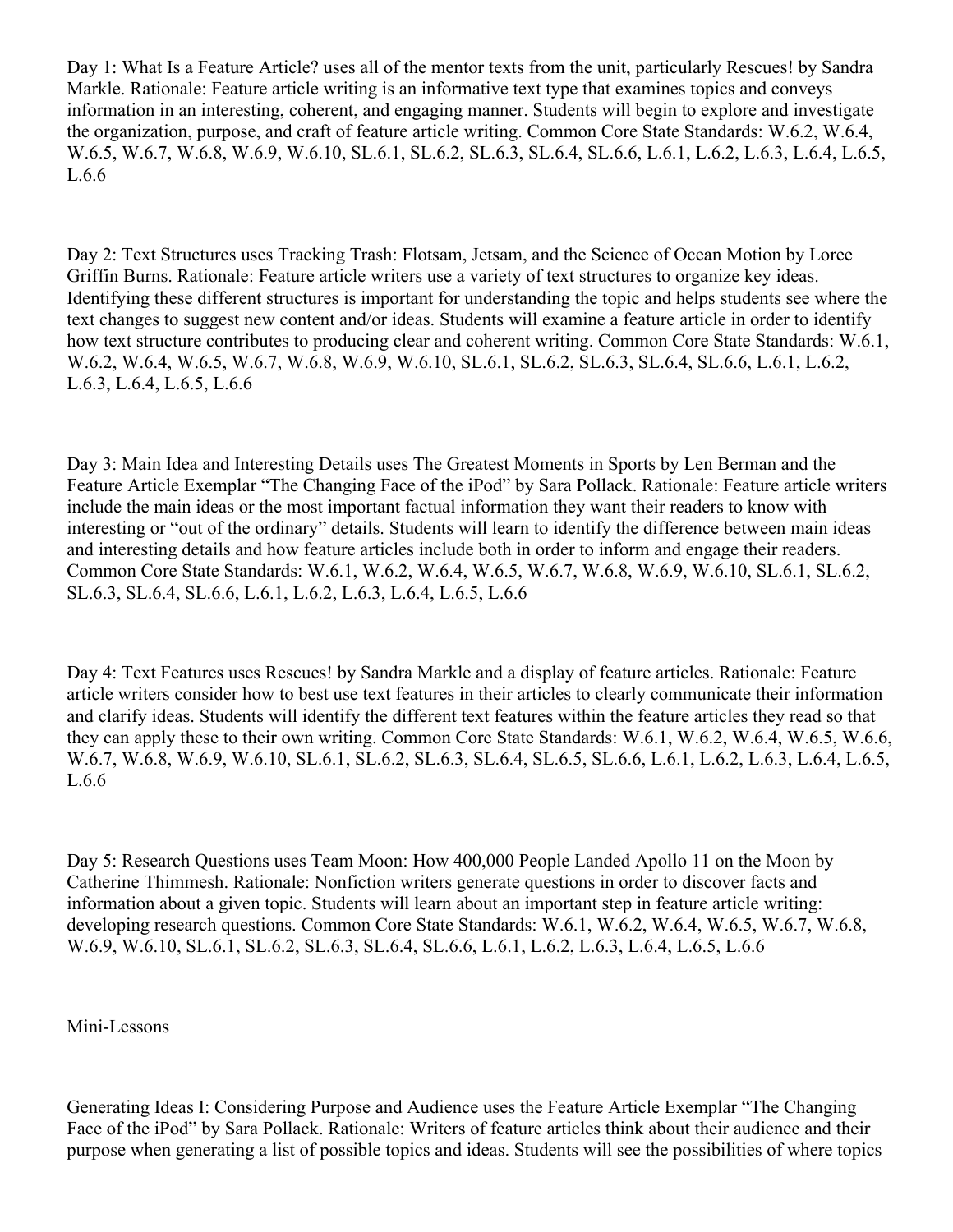Generating Ideas II: What's Your "Angle"? uses Rescues! by Sandra Markle, Team Moon: How 400,000 People Landed Apollo 11 on the Moon by Catherine Thimmesh, and Heroes of the Environment by Harriet Rohmer. Rationale: When writers of nonfiction think about possible topics, they also think about a "focus." Students will narrow down some topics they would like to explore and begin to think about the possible angles—or specific focuses—for their articles. Common Core State Standards: W.6.2, W.6.4, W.6.5, W.6.7, W.6.8, W.6.9, W.6.10, SL.6.1, SL.6.2, SL.6.3, SL.6.4, SL.6.6, L.6.1, L.6.2, L.6.3, L.6.4, L.6.5, L.6.6

Generating Ideas III: Uncovering the Writer's Voice uses Team Moon: How 400,000 People Landed Apollo 11 on the Moon by Catherine Thimmesh and Heroes of the Environment by Harriet Rohmer. Rationale: Feature article writers want their pieces to be enjoyable to read and are often written with "voice." This voice comes from the passion or interest that the writer has in the topic. Students will consider topics that lend themselves to bringing out their own personal voice in their feature articles. Common Core State Standards: W.6.1, W.6.2, W.6.4, W.6.5, W.6.7, W.6.8, W.6.9, W.6.10, SL.6.1, SL.6.2, SL.6.3, SL.6.4, SL.6.6, L.6.1, L.6.2, L.6.3, L.6.4, L.6.5, L.6.6 Feature Article

Generating Ideas IV: First Thoughts – My Article Begins With Me! uses Team Moon: How 400,000 People Landed Apollo 11 on the Moon by Catherine Thimmesh and the Feature Article Exemplar "Canines Leading the Blind: Guide Dogs" by Sara Pollack. Rationale: Feature article writers understand the difference between unintentionally plagiarizing and restating information using their own words. Students will determine that by writing everything they know about their article topic before taking notes from their research, there is a lot for them to say just by using their own words. Common Core State Standards: W.6.1, W.6.2, W.6.4, W.6.5, W.6.7, W.6.8, W.6.9, W.6.10, SL.6.1, SL.6.2, SL.6.3, SL.6.4, SL.6.6, L.6.1, L.6.2, L.6.3, L.6.4, L.6.6

Selecting: Deciding on a Narrow Topic and Research Questions uses students' Writers' Notebooks. Rationale: Feature article writers explore many options for their feature articles before they select their topic and begin their research. Students will think about purpose, audience, voice, personal interest, and background knowledge when selecting their topic for their feature articles. Common Core State Standards: W.6.2, W.6.4, W.6.5, W.6.7, W.6.8, W.6.9, W.6.10, SL.6.1, SL.6.2, SL.6.3, SL.6.4, SL.6.6, L.6.1, L.6.2, L.6.3, L.6.4, L.6.5, L.6.6

Collecting I: Using Library Databases to Gather Relevant Information uses students' feature article proposals and research sources. Rationale: In today's information age, writers have become very accustomed to doing research on the Internet. Students will further familiarize themselves with the many resources available to them as researchers and how to locate these in an efficient manner using a library's online database. Common Core State Standards: W.6.2, W.6.4, W.6.5, W.6.6, W.6.7, W.6.8, W.6.9, W.6.10, SL.6.1, SL.6.2, SL.6.3, SL.6.4, SL.6.6, L.6.1, L.6.2, L.6.3, L.6.4, L.6.6

Collecting II: Note-Taking Strategy uses students' research and notes. Rationale: Writers take notes and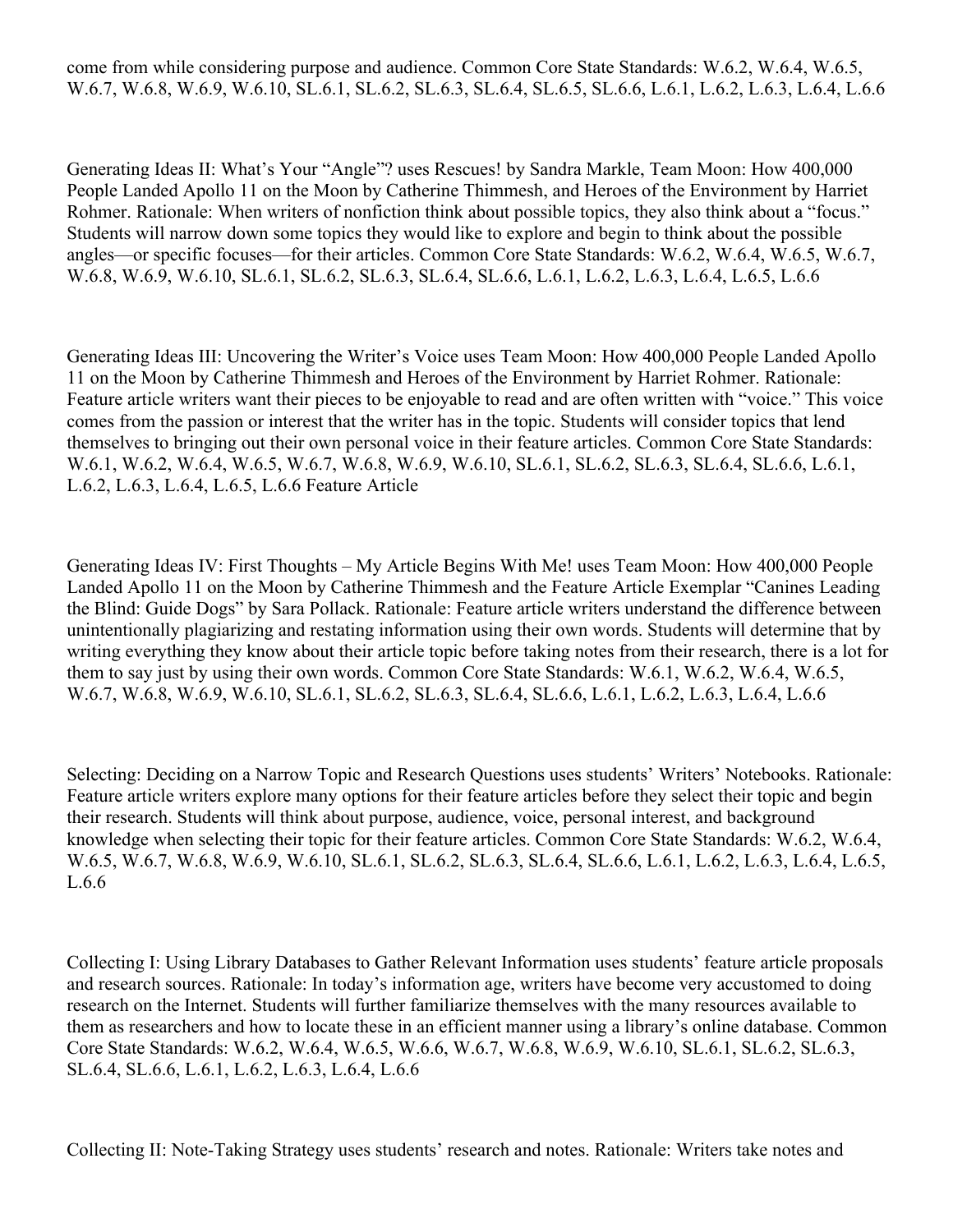organize these notes so that they become a helpful resource to use when they start to write their articles. Students will learn how to synthesize and record factual information in their own words for the purpose of conducting research effectively and efficiently, as well as for respecting the work of other writers. Common Core State Standards: W.6.2, W.6.4, W.6.5, W.6.6, W.6.7, W.6.8, W.6.9, W.6.10, SL.6.1, SL.6.2, SL.6.3, SL.6.4, SL.6.6, L.6.1, L.6.2, L.6.3, L.6.4, L.6.5, L.6.6

Collecting III: Drawing Upon Descriptive and Precise Language uses the Feature Article Exemplar "The Fro-Yo Craze" by Sara Pollack and students' Writers' Notebooks. Rationale: Writers of feature articles include descriptive and precise language in their pieces to make them engaging and informative. Students will collect more information about their topic by attending to both factual information and precise, descriptive language. Common Core State Standards: W.6.1, W.6.2, W.6.3, W.6.4, W.6.5, W.6.7, W.6.8, W.6.9, W.6.10, SL.6.1, SL.6.2, SL.6.3, SL.6.4, SL.6.6, L.6.1, L.6.2, L.6.3, L.6.4, L.6.5, L.6.6

Collecting IV: The Secret Language of "Jargon" uses Team Moon: How 400,000 People Landed Apollo 11 on the Moon by Catherine Thimmesh, Tracking Trash: Flotsam, Jetsam, and the Science of Ocean Motion by Loree Griffin Burns, and students' Writers' Notebooks and notes. Rationale: Writers use particular, domainspecific language or "jargon" in their feature articles. Students will learn to recognize an author's use of jargon in order to be able to find this language in their research and ultimately include it in their own writing. Common Core State Standards: W.6.2, W.6.4, W.6.5, W.6.7, W.6.8, W.6.9, W.6.10, SL.6.1, SL.6.2, SL.6.3, SL.6.4, SL.6.6, L.6.1, L.6.2, L.6.3, L.6.4, L.6.5, L.6.6

Drafting I: Let's Think About Structure! uses the Feature Article Exemplar "How Come That Song Sticks in Your Head?" by Kathy Wollard. Rationale: Feature article writers consider an organizational structure as they begin to draft their pieces. They think about the order of their presented information and how they should group their facts. Students will explore and consider different structures in order to begin drafting their articles. Common Core State Standards: W.6.1, W.6.2, W.6.3, W.6.4, W.6.5, W.6.7, W.6.8, W.6.9, W.6.10, SL.6.1, SL.6.2, SL.6.3, SL.6.4, SL.6.5, SL.6.6, L.6.1, L.6.2, L.6.3, L.6.4, L.6.6

Drafting II: Inviting Introductions uses the Feature Article Exemplars "The Changing Face of the iPod" and "The Fro-Yo Craze" by Sara Pollack, Team Moon: How 400,000 People Landed Apollo 11 on the Moon by Catherine Thimmesh, and students' drafts. Rationale: Feature article writers want to be sure to extend an invitation to their readers through crafting an engaging lead. Students will observe the leads of mentor authors in order to determine ways to best introduce their articles to their audience in interesting, engaging, and catchy ways. Common Core State Standards: W.6.1, W.6.2, W.6.3, W.6.4, W.6.5, W.6.6, W.6.7, W.6.8, W.6.9, W.6.10, SL.6.1, SL.6.2, SL.6.3, SL.6.4, SL.6.6, L.6.1, L.6.2, L.6.3, L.6.4, L.6.5, L.6.6

Drafting III: Purposeful Paragraphs uses the Feature Article Exemplar "How Come That Song Sticks in Your Head?" by Kathy Wollard and students' drafts. Rationale: Paragraphs are the building blocks for writers to consider while drafting their feature articles. Students will notice and apply the different ways writers begin and structure their paragraphs, using topic sentences and support. Common Core State Standards: W.6.1, W.6.2, W.6.3, W.6.4, W.6.5, W.6.6, W.6.7, W.6.8, W.6.9, W.6.10, SL.6.1, SL.6.2, SL.6.3, SL.6.4, SL.6.6, L.6.1, L.6.2, L.6.3, L.6.4, L.6.6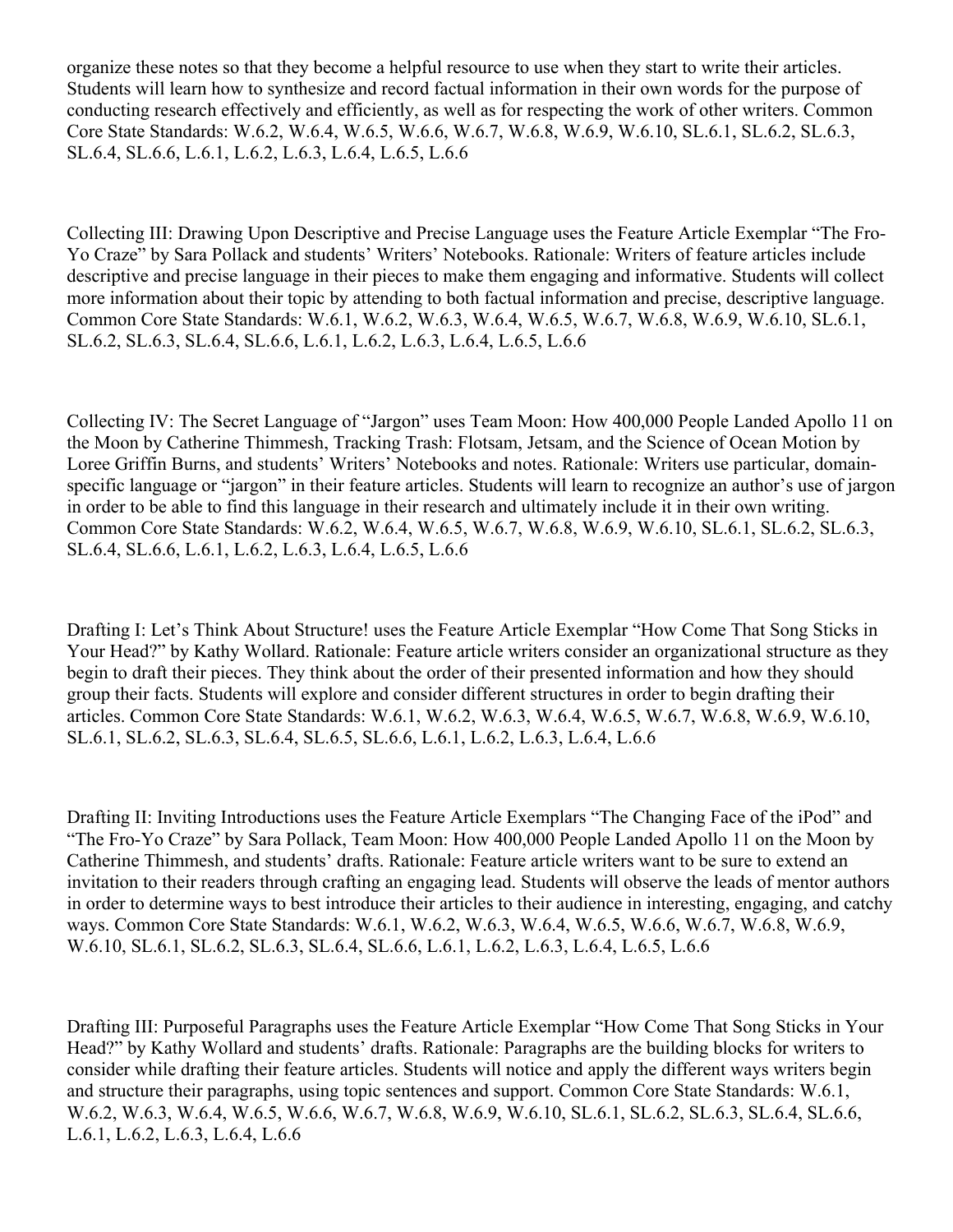Drafting IV: Conclusions uses Team Moon: How 400,000 People Landed Apollo 11 on the Moon by Catherine Thimmesh, Tracking Trash: Flotsam, Jetsam, and the Science of Ocean Motion by Loree Griffin Burns, The Greatest Moments in Sports by Len Berman, and students' drafts. Rationale: Feature article writers consider many different options when writing their conclusions. Students will explore some of the conclusions used in the mentor texts from this unit in order to decide how to wrap up their articles in a satisfying way. Common Core State Standards: W.6.1, W.6.2, W.6.3, W.6.4, W.6.5, W.6.6, W.6.7, W.6.8, W.6.9, W.6.10, SL.6.1, SL.6.2, SL.6.3, SL.6.4, SL.6.6, L.6.1, L.6.2, L.6.3, L.6.4, L.6.6

Revising I: Reviewing the Elements of Feature Articles uses all of the mentor texts and Feature Article Exemplars from the unit and students' drafts. Rationale: Feature article writers want to be sure they've included all of the elements needed to produce a clear and coherent piece. They want to be sure they've included a clear focus or angle, have organized their information using paragraphs and/or sections, have an inviting introduction, and have a strong conclusion. Students will use a revision checklist to ensure that they have included all of the elements needed in a feature article. Common Core State Standards: W.6.1, W.6.2, W.6.4, W.6.5, W.6.6, W.6.7, W.6.8, W.6.9, W.6.10, SL.6.1, SL.6.2, SL.6.3, SL.6.4, SL.6.6, L.6.1, L.6.2, L.6.3, L.6.4, L.6.6

Revising II: Organizational Features uses all of the mentor texts and Feature Article Exemplars from the unit and students' drafts. Rationale: Nonfiction writers revise their articles for the purpose of ensuring that the structure and flow of their writing is smooth and clear. Students will review their articles to determine what additional text features they need to add in order to organize their information so that it reads with clarity and ease. Common Core State Standards: W.6.1, W.6.2, W.6.4, W.6.5, W.6.6, W.6.7, W.6.8, W.6.9, W.6.10, SL.6.1, SL.6.2, SL.6.3, SL.6.4, SL.6.6, L.6.1, L.6.2, L.6.3, L.6.4, L.6.6

Revising III: Adding Voice to a Feature Article uses the Feature Article Exemplar "The Changing Face of the iPod" by Sara Pollack and students' drafts. Rationale: Writers infuse "voice" into their articles to help create interest and engage their readers. Students will revise their feature articles for the purpose of adding voice. Common Core State Standards: W.6.1, W.6.2, W.6.3, W.6.4, W.6.5, W.6.6, W.6.7, W.6.8, W.6.9, W.6.10, SL.6.1, SL.6.2, SL.6.3, SL.6.4, SL.6.6, L.6.1, L.6.2, L.6.3, L.6.4, L.6.5, L.6.6

Revising IV: Adding Length and Fluency to Our Sentences uses the Feature Article Exemplar "The Changing Face of the iPod" by Sara Pollack, Tracking Trash: Flotsam, Jetsam, and the Science of Ocean Motion by Loree Griffin Burns, and students' drafts. Rationale: Writers consider the length and flow of their sentences when attending to fluency. Students will examine their feature articles to determine if there are places to vary their sentence lengths, use commas in a series, include parentheses, or modify the sentence types for the purpose of including rhythmic, fluent sentences that are pleasing to the ear. Common Core State Standards: W.6.1, W.6.2, W.6.3, W.6.4, W.6.5, W.6.6, W.6.7, W.6.8, W.6.9, W.6.10, SL.6.1, SL.6.2, SL.6.3, SL.6.4, SL.6.6, L.6.1, L.6.2, L.6.3, L.6.4, L.6.5, L.6.6

Editing I: Correcting Run-On Sentences and Homophone Errors uses students' drafts. Rationale: A common error that writers make is writing run-on sentences. Young writers produce these when trying to create more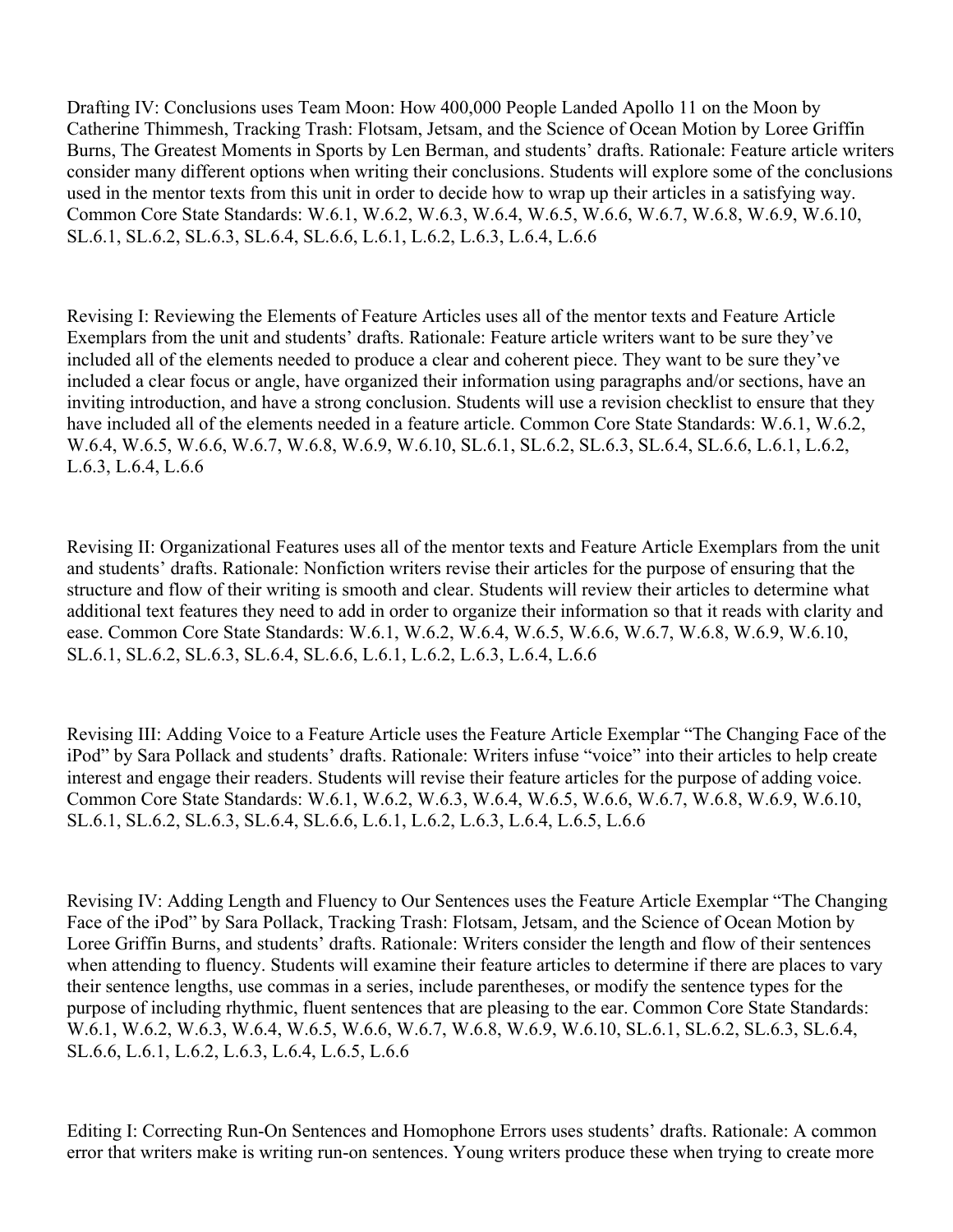meaningful and fluent text. Students will learn how to recognize and correct run-on sentences while also correcting errors they make with homophones. Common Core State Standards: W.6.1, W.6.2, W.6.4, W.6.5, W.6.7, W.6.8, W.6.9, W.6.10, SL.6.1, SL.6.2, SL.6.3, SL.6.4, SL.6.6, L.6.1, L.6.2, L.6.3, L.6.4, L.6.6

Editing II: Using Commas Properly uses students' drafts. Rationale: Commas have a variety of uses. Attending to comma placement means that writers are paying attention to the meaning of their sentences. Students will review the uses of the comma for the purpose of editing their articles for clear meaning and cohesion. Common Core State Standards: W.6.1, W.6.2, W.6.4, W.6.5, W.6.7, W.6.8, W.6.9, W.6.10, SL.6.1, SL.6.2, SL.6.3, SL.6.4, SL.6.6, L.6.1, L.6.2, L.6.3, L.6.6

Editing III: Peer Editing uses students' drafts and an editing checklist. Rationale: Young writers learn not only from their own writing but also from reading the writing of their peers. Peer editing gives them the opportunity to look at writing that has been written at a level close to their own, and they can also benefit from learning how to give constructive feedback. Students will work with a partner in order to peer edit their feature articles. Common Core State Standards: W.6.1, W.6.2, W.6.4, W.6.5, W.6.7, W.6.8, W.6.9, W.6.10, SL.6.1, SL.6.2, SL.6.3, SL.6.4, SL.6.6, L.6.1, L.6.2, L.6.3, L.6.6

Publishing I: Making a "References" Section & Including Internal Citations uses students' drafts and source notes. Rationale: Writers need to be aware of plagiarism, either intentional or unintentional, and include internal citations and a "References" section at the end of their articles. Students will learn how to cite information using a formal style and create a reference section that correctly reflects their resources. Common Core State Standards: W.6.1, W.6.2, W.6.4, W.6.5, W.6.6, W.6.7, W.6.8, W.6.9, W.6.10, SL.6.1, SL.6.2, SL.6.3, SL.6.4, SL.6.6, L.6.1, L.6.2, L.6.3, L.6.4, L.6.6

Publishing II: Adding Text Features uses all of the mentor texts from the unit, particularly Rescues! by Sandra Markle, and students' drafts. Rationale: Feature article writers include interesting text features in order to assist with understanding and appreciating their topics. Students will discover how to incorporate nonfiction text features that enhance their feature articles and aid comprehension. Common Core State Standards: W.6.1, W.6.2, W.6.4, W.6.5, W.6.6, W.6.7, W.6.8, W.6.9, W.6.10, SL.6.1, SL.6.2, SL.6.3, SL.6.4, SL.6.5, SL.6.6, L.6.1, L.6.2, L.6.3, L.6.4, L.6.6

#### **Integration of Career Readiness, Life Literacies and Key Skills**

Students will be exposed to different career choices through their research.

|                 | Awareness of and appreciation for cultural differences is critical to avoid barriers to<br>productive and positive interaction. |
|-----------------|---------------------------------------------------------------------------------------------------------------------------------|
| TECH.9.4.8.CI.4 | Explore the role of creativity and innovation in career pathways and industries.                                                |
| TECH.9.4.8.DC   | Digital Citizenship                                                                                                             |
|                 | An individual's strengths, lifestyle goals, choices, and interests affect employment and                                        |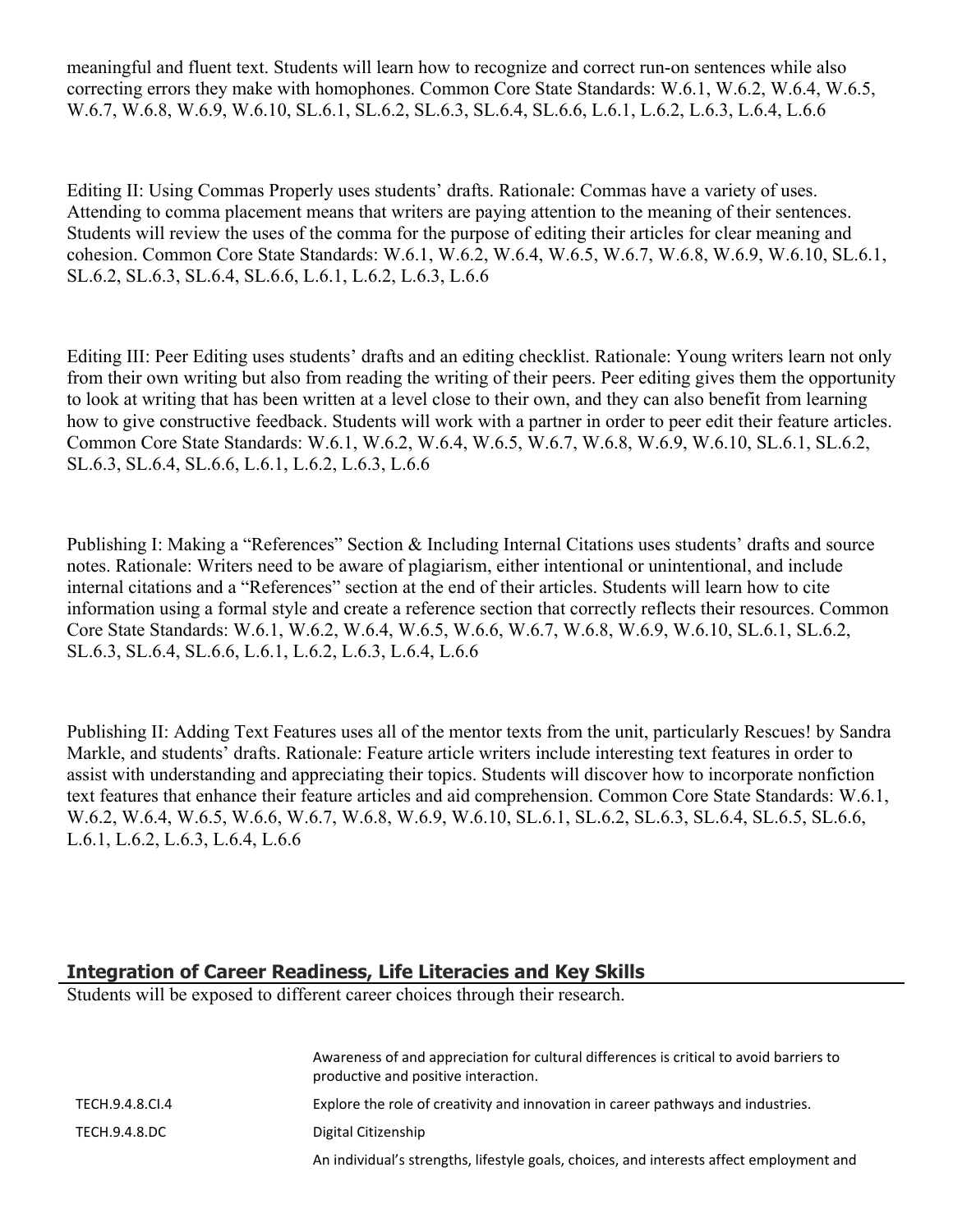|                       | income.                                                                                                                                                                                                             |
|-----------------------|---------------------------------------------------------------------------------------------------------------------------------------------------------------------------------------------------------------------|
| TECH.9.4.8.GCA.2      | Demonstrate openness to diverse ideas and perspectives through active discussions to<br>achieve a group goal.                                                                                                       |
| <b>TECH.9.4.8.GCA</b> | <b>Global and Cultural Awareness</b>                                                                                                                                                                                |
| WRK.9.2.8.CAP.12      | Assess personal strengths, talents, values, and interests to appropriate jobs and careers to<br>maximize career potential.                                                                                          |
| TECH.9.4.8.DC.7       | Collaborate within a digital community to create a digital artifact using strategies such as<br>crowdsourcing or digital surveys.                                                                                   |
| TECH.9.4.8.DC.4       | Explain how information shared digitally is public and can be searched, copied, and<br>potentially seen by public audiences.                                                                                        |
| WRK.9.2.8.CAP.11      | Analyze potential career opportunities by considering different types of resources,<br>including occupation databases, and state and national labor market statistics.                                              |
| WRK.9.2.8.CAP.3       | Explain how career choices, educational choices, skills, economic conditions, and personal<br>behavior affect income.                                                                                               |
| <b>TECH.9.4.8.CI</b>  | Creativity and Innovation                                                                                                                                                                                           |
| TECH.9.4.8.IML.1      | Critically curate multiple resources to assess the credibility of sources when searching for<br>information.                                                                                                        |
| TECH.9.4.8.DC.5       | Manage digital identity and practice positive online behavior to avoid inappropriate forms<br>of self-disclosure.                                                                                                   |
| <b>TECH.9.4.8.CT</b>  | <b>Critical Thinking and Problem-solving</b>                                                                                                                                                                        |
| WRK.9.2.8.CAP.2       | Develop a plan that includes information about career areas of interest.                                                                                                                                            |
| TECH.9.4.8.IML.2      | Identify specific examples of distortion, exaggeration, or misrepresentation of<br>information.                                                                                                                     |
| TECH.9.4.8.GCA.1      | Model how to navigate cultural differences with sensitivity and respect (e.g., 1.5.8.C1a).                                                                                                                          |
| WRK.9.2.8.CAP.4       | Explain how an individual's online behavior (e.g., social networking, photo exchanges,<br>video postings) may impact opportunities for employment or advancement.                                                   |
| TECH.9.4.8.DC.3       | Describe tradeoffs between allowing information to be public (e.g., within online games)<br>versus keeping information private and secure.                                                                          |
| WRK.9.2.8.CAP         | <b>Career Awareness and Planning</b>                                                                                                                                                                                |
| WRK.9.2.8.CAP.1       | Identify offerings such as high school and county career and technical school courses,<br>apprenticeships, military programs, and dual enrollment courses that support career or<br>occupational areas of interest. |
|                       | Detailed examples exist to illustrate crediting others when incorporating their digital<br>artifacts in one's own work.                                                                                             |
|                       | An essential aspect of problem solving is being able to self-reflect on why possible<br>solutions for solving problems were or were not successful.                                                                 |
| TECH.9.4.8.DC.2       | Provide appropriate citation and attribution elements when creating media products (e.g.,<br>$W.6.8$ ).                                                                                                             |
| TECH.9.4.8.DC.1       | Analyze the resource citations in online materials for proper use.                                                                                                                                                  |
| TECH.9.4.8.DC.6       | Analyze online information to distinguish whether it is helpful or harmful to reputation.                                                                                                                           |
|                       |                                                                                                                                                                                                                     |

## **Technology and Design Integration**

Students will interact with the lesson through the Smartboard. Students will generate publishable writing pieces throughout the unit.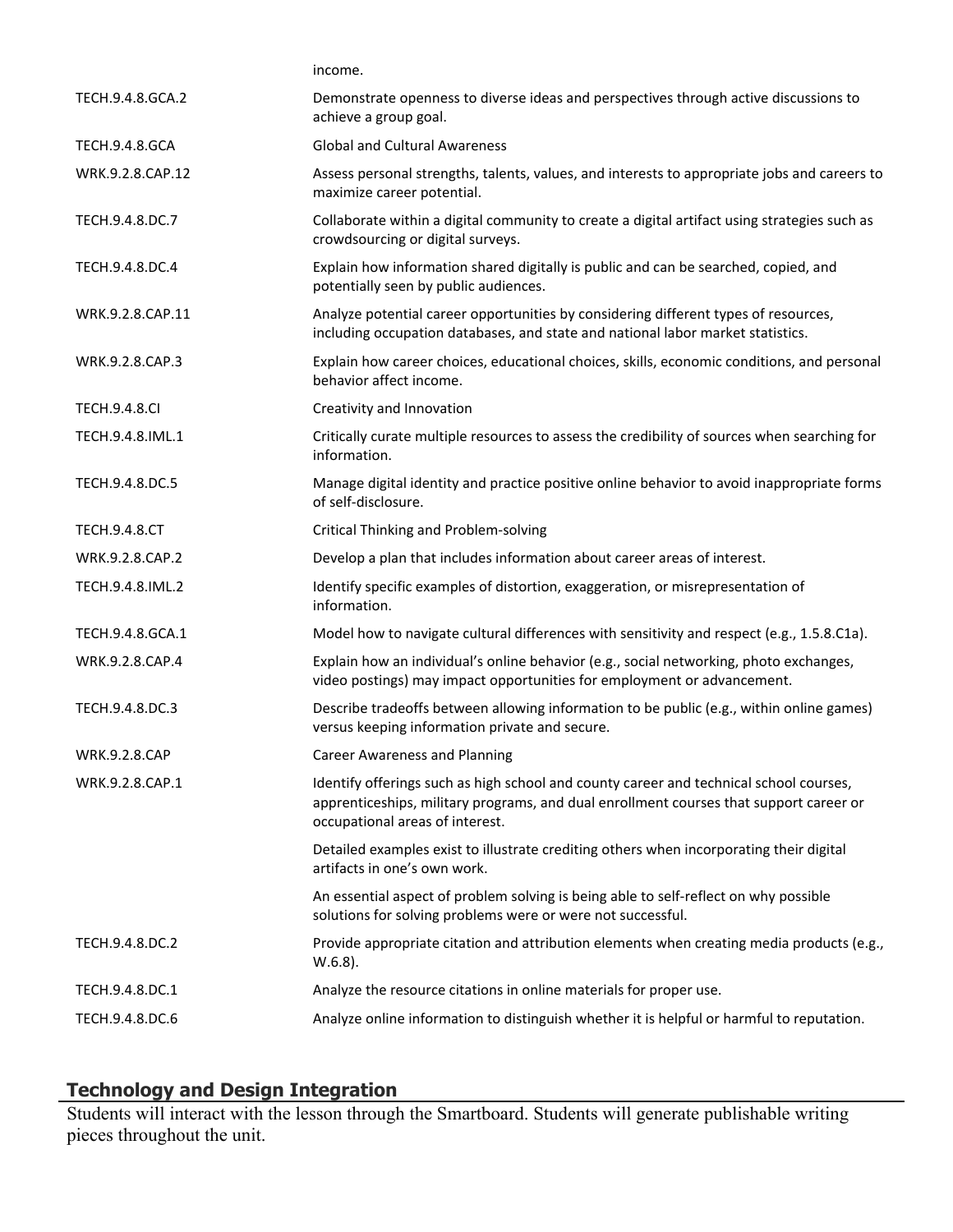| $CS.6 - 8.8.1.8$ . IC. 1 | Compare the trade-offs associated with computing technologies that affect individual's<br>everyday activities and career options.                                                     |
|--------------------------|---------------------------------------------------------------------------------------------------------------------------------------------------------------------------------------|
| $CS.6 - 8.8.1.8$ . IC. 2 | Describe issues of bias and accessibility in the design of existing technologies.                                                                                                     |
|                          | Troubleshooting a problem is more effective when knowledge of the specific device along<br>with a systematic process is used to identify the source of a problem.                     |
|                          | Advancements in computing technology can change individuals' behaviors. Society is faced<br>with trade-offs due to the increasing globalization and automation that computing brings. |
| CS.6-8.8.1.8.CS.4        | Systematically apply troubleshooting strategies to identify and resolve hardware and<br>software problems in computing systems.                                                       |
| $CS.6-8.1C$              | Impacts of Computing                                                                                                                                                                  |

## **Interdisciplinary Connections**

Various disciplines will be explored through group texts and individual leveled, choice texts.

## **Differentiation**

- Understand that gifted students, just like all students, come to school to learn and be challenged.
- Pre-assess your students. Find out their areas of strength as well as those areas you may need to address before students move on.
- Consider grouping gifted students together for at least part of the school day.
- Plan for differentiation. Consider pre-assessments, extension activities, and compacting the curriculum.
- Use phrases like "You've shown you don't need more practice" or "You need more practice" instead of words like "qualify" or "eligible" when referring to extension work.
- Encourage high-ability students to take on challenges. Because they're often used to getting good grades, gifted students may be risk averse.
- **Definitions of Differentiation Components**:
	- o Content the specific information that is to be taught in the lesson/unit/course of instruction.
	- o Process how the student will acquire the content information.
	- o Product how the student will demonstrate understanding of the content.
	- o Learning Environment the environment where learning is taking place including physical location and/or student grouping

## **Differentiation occurring in this unit:**

Students will have access to leveled libraries of a variety of texts and be able to choose based on interest.

## **Modifications & Accommodations**

Refer to QSAC EXCEL SMALL SPED ACCOMMOCATIONS spreadsheet in this discipline.

## **Modifications and Accommodations used in this unit:**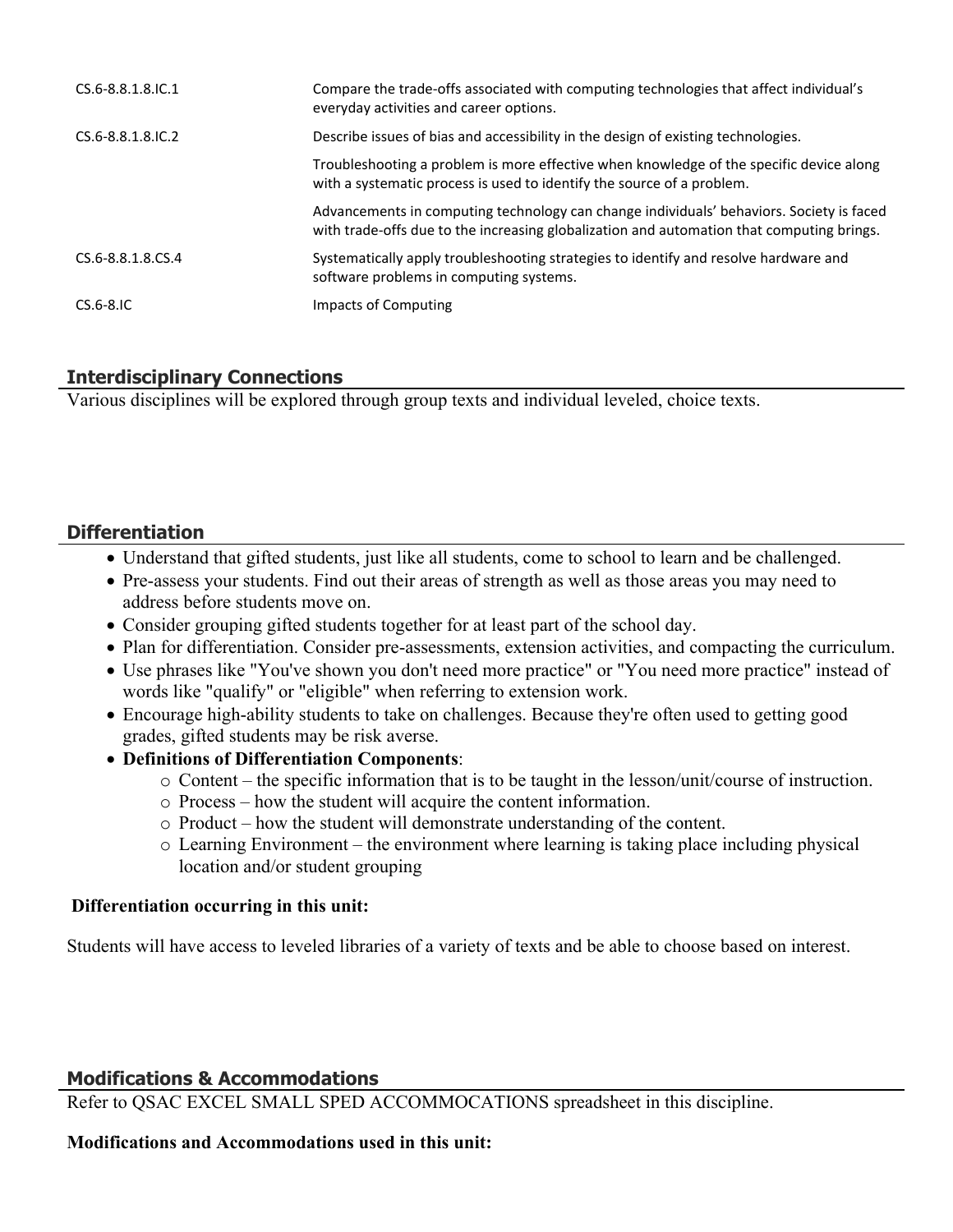IEP and 504 accommodations will be utilized.

## **Benchmark Assessments**

**Benchmark Assessments** are given periodically (e.g., at the end of every quarter or as frequently as once per month) throughout a school year to establish baseline achievement data and measure progress toward a standard or set of academic standards and goals.

#### **Schoolwide Benchmark assessments:**

Aimsweb benchmarks 3X a year

Linkit Benchmarks 3X a year

#### **Additional Benchmarks used in this unit:**

DRA

Aimsweb

#### **Formative Assessments**

Assessment allows both instructor and student to monitor progress towards achieving learning objectives, and can be approached in a variety of ways. **Formative assessment** refers to tools that identify misconceptions, struggles, and learning gaps along the way and assess how to close those gaps. It includes effective tools for helping to shape learning, and can even bolster students' abilities to take ownership of their learning when they understand that the goal is to improve learning, not apply final marks (Trumbull and Lash, 2013). It can include students assessing themselves, peers, or even the instructor, through writing, quizzes, conversation, and more. In short, formative assessment occurs throughout a class or course, and seeks to improve student achievement of learning objectives through approaches that can support specific student needs (Theal and Franklin, 2010, p. 151).

#### **Formative Assessments used in this unit:**

**Discussion** 

Teacher observation

worksheets

projects

teacher made tests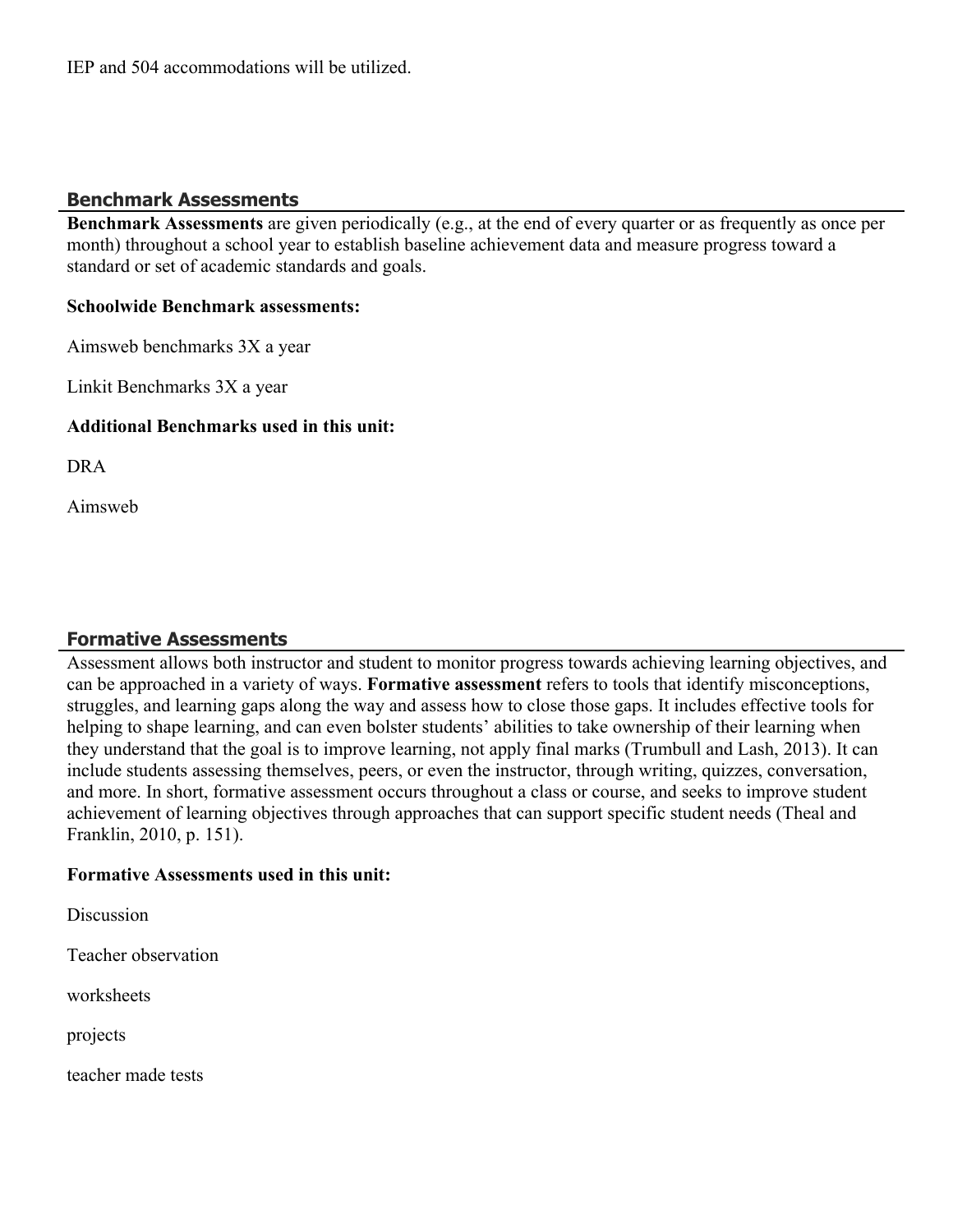#### **Summative Assessments**

**Summative assessments** evaluate student learning, knowledge, proficiency, or success at the conclusion of an instructional period, like a unit, course, or program. Summative assessments are almost always formally graded and often heavily weighted (though they do not need to be). Summative assessment can be used to great effect in conjunction and alignment with formative assessment, and instructors can consider a variety of ways to combine these approaches.

#### **Summative assessments for this unit:**

#### Unit assessments

 Student Self-Reflection uses a self-reflection questionnaire. Rationale: Writers reflect on their efforts as writers upon publishing their pieces. Students will reflect on the process of creating their feature articles and will identify areas of strength and areas for them to develop.

## **Instructional Materials**

Instructional material with the Schoolwide, Inc. unit,

#### Mentor texts

The Greatest Moments in Sports by Len Berman Heroes of the Environment: The Stories of People Who Are Helping to Protect Our Planet by Harriet Rohmer Real Kids, Real Stories, Real Change: Courageous Actions Around the World by Garth Sundem Rescues! by Sandra Markle Team Moon: How 400,000 People Landed Apollo 11 on the Moon by Catherine Thimmesh Tracking Trash: Flotsam, Jetsam, and the Science of Ocean Motion by Loree Griffin Burns Whaling Season: A Year in the Life of an Arctic Whale Scientist by Peter Lourie Feature Article Exemplars "Canines Leading the Blind: Guide Dogs" by Sara Pollack "The Changing Face of the iPod" by Sara Pollack "The Fro-Yo Craze" by Sara Pollack "How Come That Song Sticks in Your Head?" by Kathy Wollard

| <b>Standards</b> |                                                                                                                                                                                                                    |
|------------------|--------------------------------------------------------------------------------------------------------------------------------------------------------------------------------------------------------------------|
| LA.SL.6.6        | Adapt speech to a variety of contexts and tasks, demonstrating command of formal<br>English when indicated or appropriate.                                                                                         |
| LA.L6.6          | Acquire and use accurately grade-appropriate general academic and domain-specific<br>words and phrases; gather vocabulary knowledge when considering a word or phrase<br>important to comprehension or expression. |
| LA.L.6.1         | Demonstrate command of the conventions of standard English grammar and usage when<br>writing or speaking.                                                                                                          |
| LA.W.6.3         | Write narratives to develop real or imagined experiences or events using effective<br>technique, relevant descriptive details, and well-structured event sequences.                                                |
| LA.W.6.1         | Write arguments to support claims with clear reasons and relevant evidence.                                                                                                                                        |